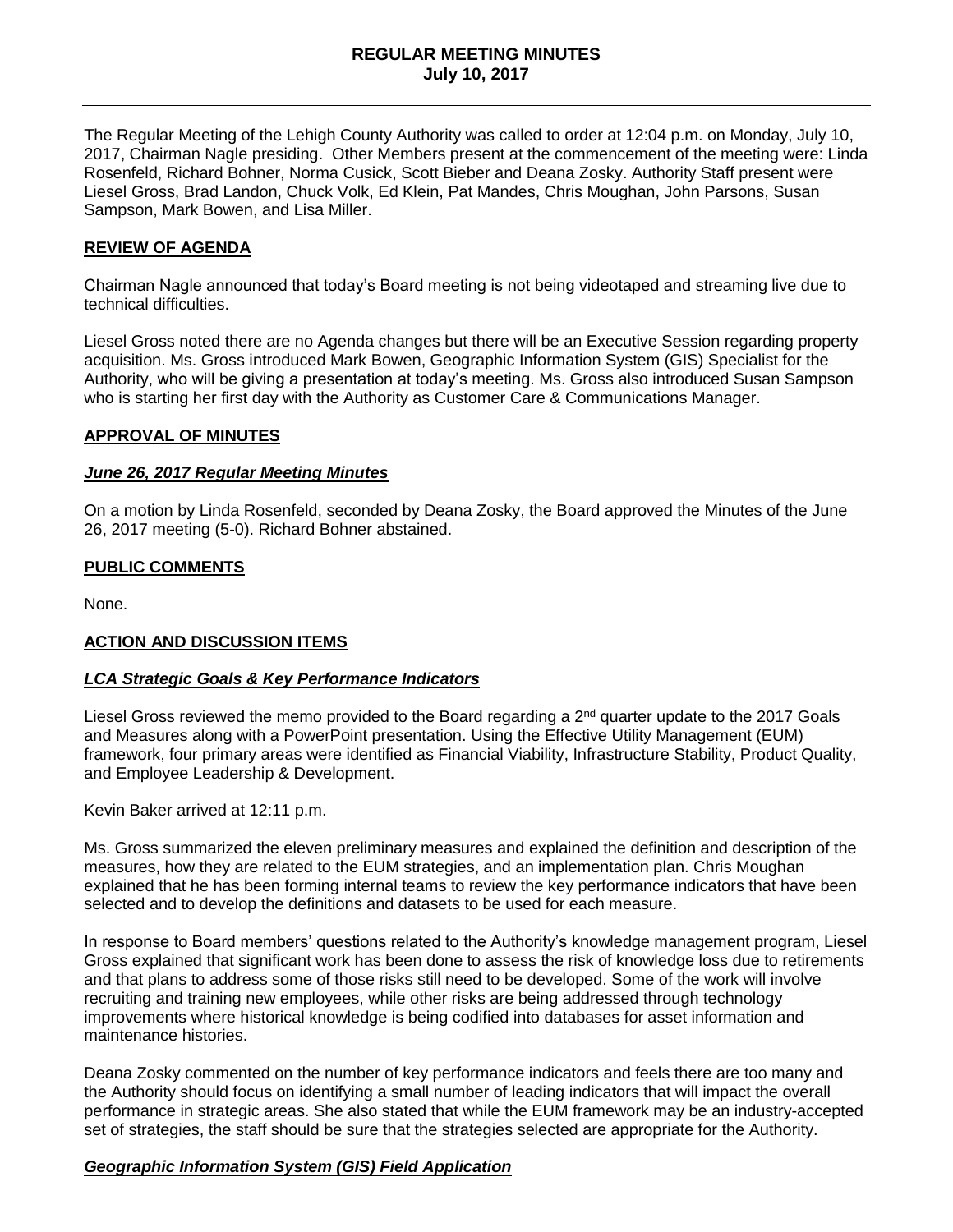Mark Bowen, Geographic Information System (GIS) Specialist for the Authority, gave a demonstration of the ArcGIS mobile application that was developed specifically for the Authority. The program is designed to optimize office and field operations by providing the ability to track, manage and visualize daily operations all in one place. The ArcGIS program uses maps, as-built plans, and easements allowing field staff the ability to collect and record asset information in the field. The mobile application was developed in-house by Mr. Bowen and another GIS employee, Brendan Rusbatch, who were able to address the field employees' needs directly, saving the Authority a significant expense to develop the software through a vendor.

Deana Zosky voiced her concern over security and how to minimize any risk to the Authority's assets. Chris Moughan said that security is a priority and he is actively involved with Department of Homeland Security protocol processes using the security actions and options tailored toward utilities.

The Board thanked Mark for his presentation and expressed appreciation for the opportunity to see the work of Authority employees.

### *Suburban Water Division – Curb Box Location Program*

Chris Moughan provided an overview of the project, which includes the geo-locating of approximately 18,000 curb boxes in the Suburban Water Division. All the collected data will then be transformed and customized so it can be imported into the Authority's mobile Geographic Information System (GIS) and will be available to Authority field personnel working anywhere within the water system. Mr. Moughan is asking for approval of the Capital Project Authorization in the amount of \$168,000.00 which includes the Professional Services Authorization to ValveTek in the amount of \$153,000.00.

On a motion by Linda Rosenfeld, seconded by Norma Cusick, the Board approved the Capital Project Authorization in the amount of \$168,000.00 which includes the Professional Services Authorization to ValveTek in the amount of \$153,000.00 (7-0).

### **MONTHLY PROJECT UPDATES/INFORMATION ITEMS**

Liesel Gross brought to the attention of the Board numerous items listed in the report for upcoming meetings in July and August.

Scott Bieber inquired about the Suburban Division – Well Abandonments project that is listed for the July 24, 2017 meeting and asked for details on the water quality concerns cited. Liesel Gross and John Parsons explained that the Authority stopped using these wells about 20 years ago due to being classified as under the influence of surface water and therefore requiring additional treatment, and this project is needed to officially complete the well abandonment process.

Deana Zosky asked that a capital project spending summary be presented alongside the capital plan. Ms. Zosky inquired about the project regarding the Suburban Division – Rt. 309 Crossing at Sand Spring Road and who is paying for it. Chuck Volk replied that the Authority is because a conduit was placed there at the time the intersection was rebuilt a few years ago for this exact purpose. Ms. Zosky also asked what the final outcome was regarding the Allentown Division – Kline's Island WWTP Phase 1 AO improvements: Conceptual Design Development since a final determination was to be made in May 2017. Mr. Volk replied that a final determination has not yet been provided by the City of Allentown. Ms. Zosky also asked for an update on the Administrative Order (AO) work. Liesel Gross replied the Authority will prepare for a discussion with the Board at the August 14 meeting.

# **STAFF COMMENTS**

None.

# **SOLICITOR'S COMMENTS**

None.